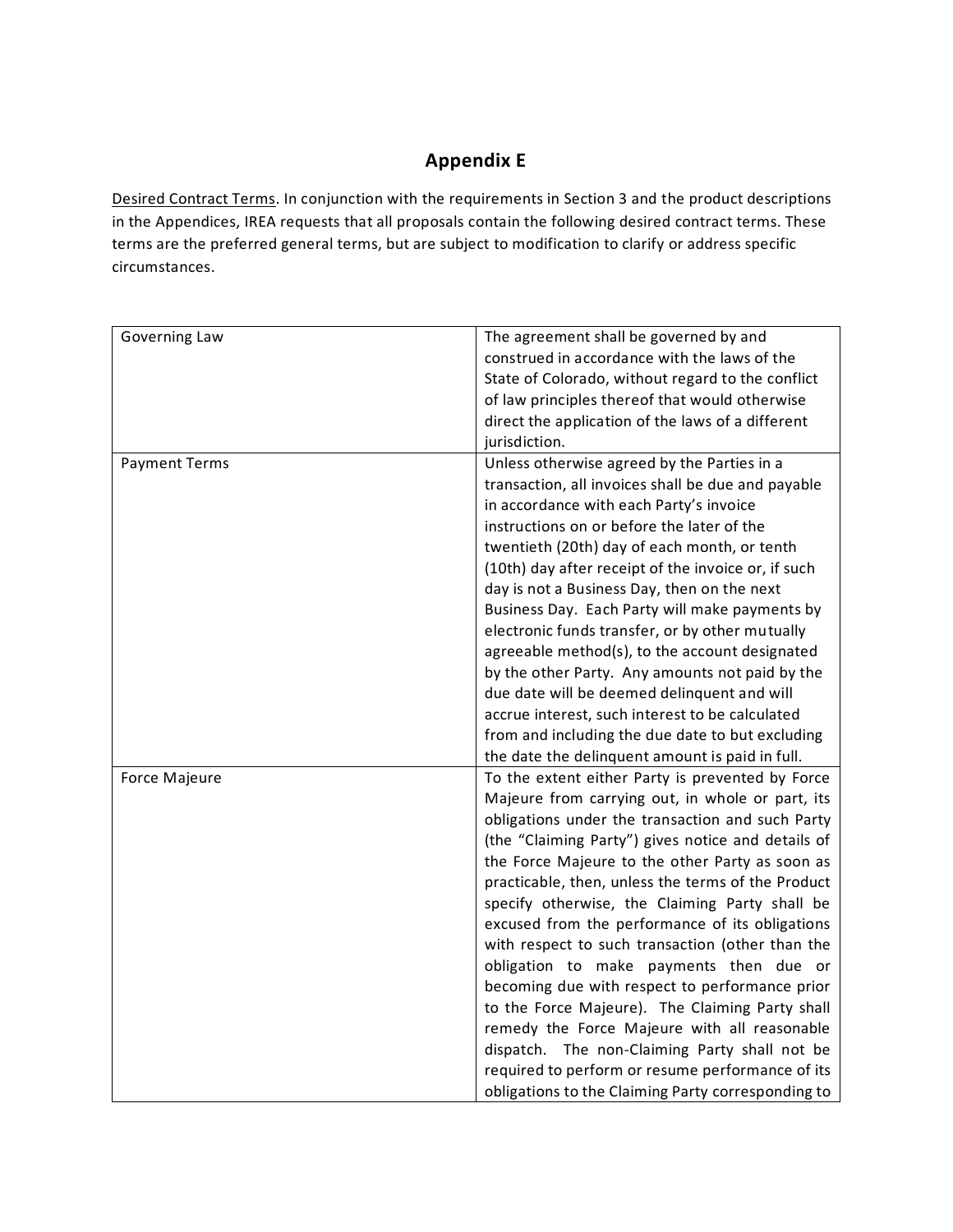|                                       | the obligations of the Claiming Party excused by<br>Force Majeure.                                  |
|---------------------------------------|-----------------------------------------------------------------------------------------------------|
|                                       | "Force Majeure" means an event or                                                                   |
|                                       | circumstance which prevents one Party from                                                          |
|                                       | performing its obligations under one or more                                                        |
|                                       | transactions, which event or circumstance was                                                       |
|                                       | not anticipated as of the date the transaction was                                                  |
|                                       | agreed to, which is not within the reasonable                                                       |
|                                       | control of, or the result of the negligence of, the                                                 |
|                                       | Claiming Party, and which, by the exercise of due                                                   |
|                                       | diligence, the Claiming Party is unable to                                                          |
|                                       | overcome or avoid or cause to be avoided. Force                                                     |
|                                       | Majeure shall not be based on (i) the loss of                                                       |
|                                       | Buyer's markets; (ii) Buyer's inability                                                             |
|                                       | economically to use or resell the Product                                                           |
|                                       | purchased hereunder; (iii) the loss or failure of                                                   |
|                                       | Seller's supply; or (iv) Seller's ability to sell the                                               |
|                                       | Product at a price greater than the Contract                                                        |
|                                       | Price. Neither Party may raise a claim of Force<br>Majeure based in whole or in part on curtailment |
|                                       | by a Transmission Provider unless (i) such Party                                                    |
|                                       | has contracted for firm transmission with a                                                         |
|                                       | Transmission Provider for the Product to be                                                         |
|                                       | delivered to or received at the Delivery Point and                                                  |
|                                       | (ii) such curtailment is due to "force majeure" or                                                  |
|                                       | "uncontrollable force" or a similar term as                                                         |
|                                       | defined under the Transmission Provider's tariff;                                                   |
|                                       | provided, however, that existence of the                                                            |
|                                       | foregoing factors shall not be sufficient to                                                        |
|                                       | conclusively or presumptively prove the existence                                                   |
|                                       | of a Force Majeure absent a showing of other                                                        |
|                                       | facts and circumstances which in the aggregate                                                      |
|                                       | with such factors establish that a Force Majeure                                                    |
|                                       | as defined in the first sentence hereof has                                                         |
|                                       | occurred.                                                                                           |
| <b>Representations and Warranties</b> | Each Party represents and warrants to the other                                                     |
|                                       | Party that on the date of execution of the                                                          |
|                                       | agreement and on the date of each transaction<br>under the agreement thereafter:                    |
|                                       | it is duly organized, validly existing and in good                                                  |
|                                       | standing under the laws of the jurisdiction of its                                                  |
|                                       | formation;                                                                                          |
|                                       |                                                                                                     |
|                                       | it has all regulatory authorizations necessary for                                                  |
|                                       | it to legally perform its obligations under the                                                     |
|                                       | agreement and each transaction;                                                                     |
|                                       |                                                                                                     |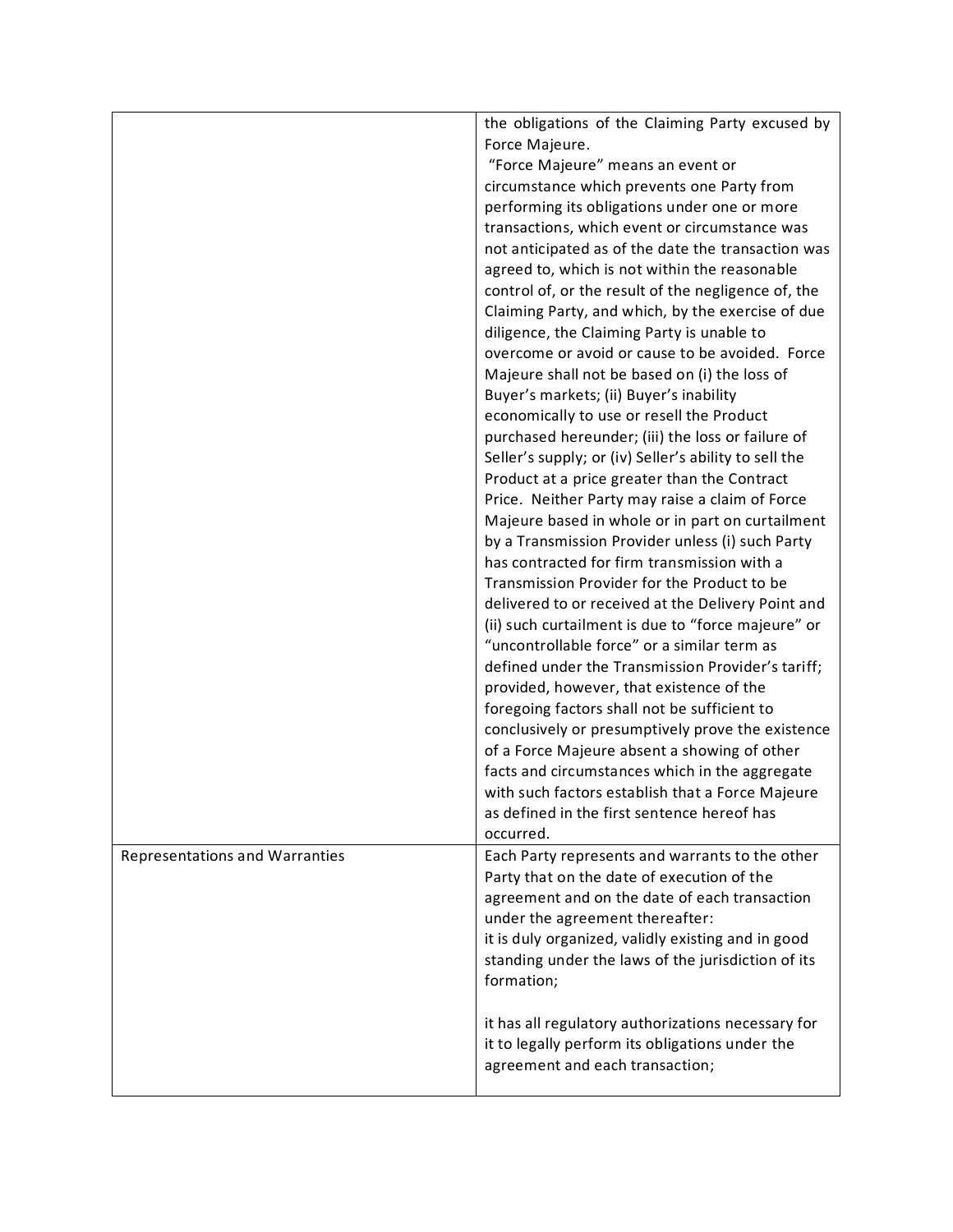| the execution, delivery and performance of the<br>agreement and each transaction are within its<br>powers, have been duly authorized by all<br>necessary action and do not violate any of the<br>terms and conditions in its governing documents,<br>any contracts to which it is a party or any law,<br>rule, regulation, order or the like applicable to it;                                                                                                                                                                   |
|----------------------------------------------------------------------------------------------------------------------------------------------------------------------------------------------------------------------------------------------------------------------------------------------------------------------------------------------------------------------------------------------------------------------------------------------------------------------------------------------------------------------------------|
| the agreement, each transaction, and each other<br>document executed and delivered in accordance<br>with the agreement constitutes its legally valid<br>and binding obligation enforceable against it in<br>accordance with its terms; subject to any<br>Equitable Defenses;                                                                                                                                                                                                                                                     |
| it is not Bankrupt and there are no proceedings<br>pending or being contemplated by it or, to its<br>knowledge, threatened against it which would<br>result in it being or becoming Bankrupt;                                                                                                                                                                                                                                                                                                                                    |
| there is not pending or, to its knowledge,<br>threatened against it, its Guarantor, or any of its<br>Affiliates any legal proceedings that could<br>materially adversely affect its ability to perform<br>its obligations under the agreement and each<br>transaction;                                                                                                                                                                                                                                                           |
| no Event of Default or Potential Event of Default<br>with respect to it has occurred and is continuing<br>and no such event or circumstance would occur<br>as a result of its entering into or performing its<br>obligations under the agreement and each<br>transaction;                                                                                                                                                                                                                                                        |
| it is acting for its own account, has made its own<br>independent decision to enter into the<br>agreement and each transaction and as to<br>whether the agreement and each such<br>transaction is appropriate or proper for it based<br>upon its own judgment, is not relying upon the<br>advice or recommendations of the other Party in<br>so doing, and is capable of assessing the merits of<br>and understanding, and understands and accepts,<br>the terms, conditions and risks of the agreement<br>and each transaction; |
| it is a "forward contract merchant" within the<br>meaning of the United States Bankruptcy Code;                                                                                                                                                                                                                                                                                                                                                                                                                                  |